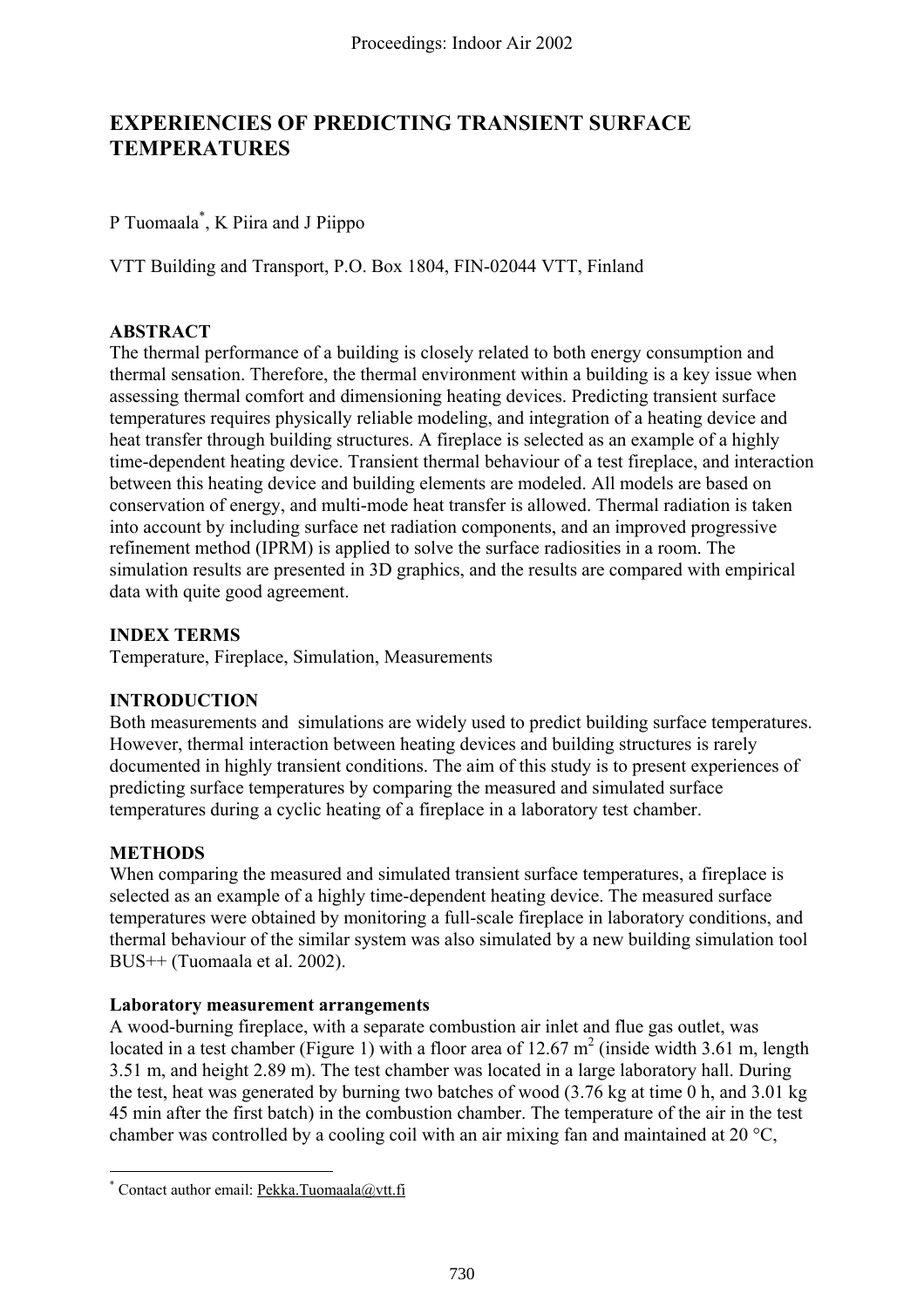which is a typical indoor air temperature value in many homes. All surface and air temperatures, as well as temperature gradients within both the fireplace and test chamber structures were monitored every 60 s.



**Figure 1.** Test arrangements for the fireplace experiment.

The test chamber walls were made of 50 mm thick expanded polystyrene, and the thermal conductivity, density, and specific heat capacity were assumed to be  $0.029 \text{ W m}^{-1} \text{ K}^{-1}$ , 60 kg  $m<sup>-3</sup>$ , 800 J K<sup>-1</sup> kg<sup>-1</sup>, respectively.



**Figure 2.** Inside structure of the fireplace showing the locations of the temperature measurements.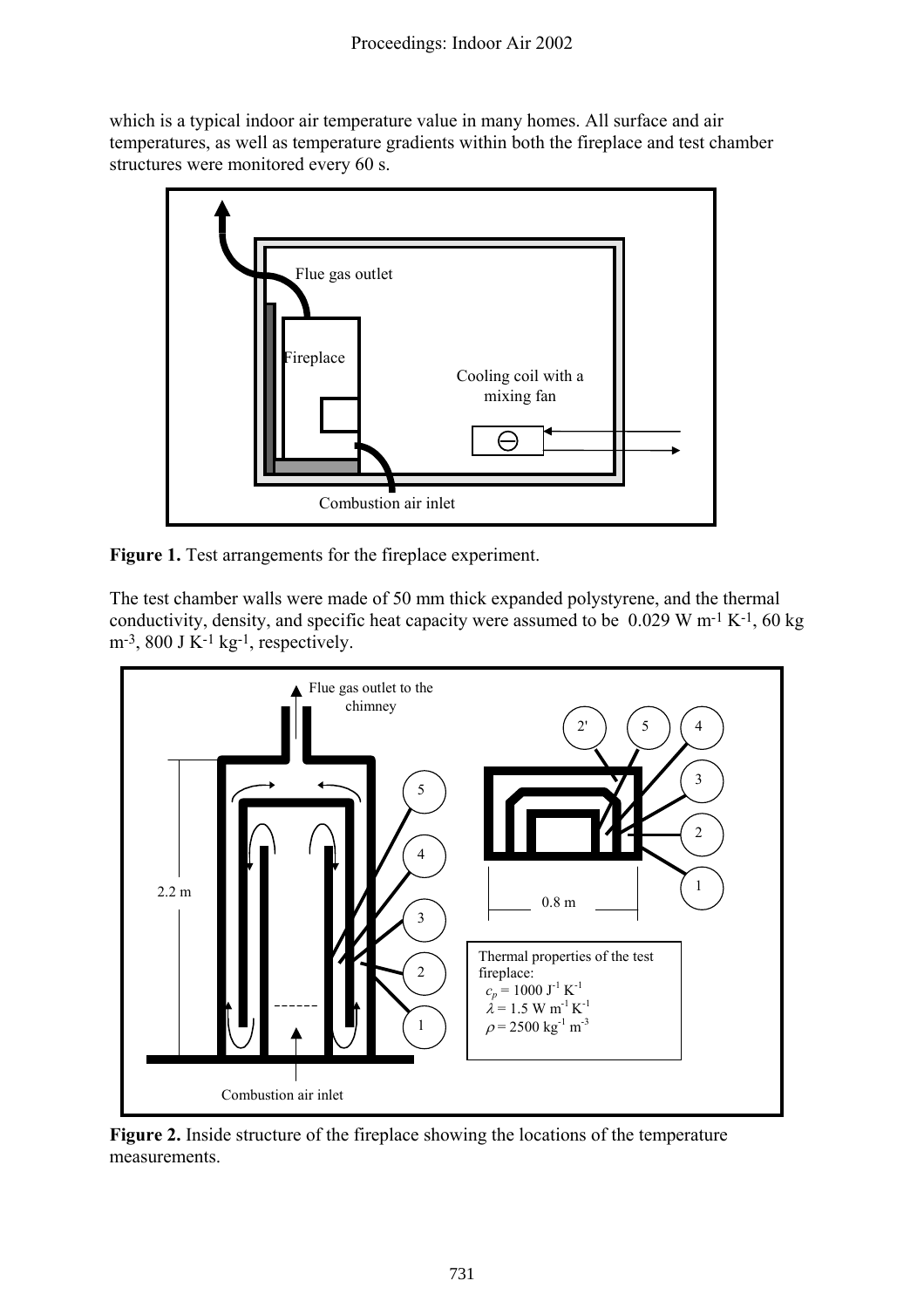Figure 2 shows the internal structure of the test fireplace, and the estimated thermal properties of the fireplace material. Temperatures were monitored in flue gas channels (nodes 2 and 4 in Figure 2), and on the internal and external surfaces of the inner flue gas channel (nodes 1, and 3 in Figure 2). Perimeters of these layers were 1.0 m, 1.3 m and 2.8 m, and the thickness of these structures were 0.05 m, 0.05 m and 0.04 m, respectively. The total mass of the test fireplace was 1350 kg.

## **Simulation boundary conditions**

Transient thermal behaviour inside the test fireplace and interaction with the test chamber are modeled. All models are based on conservation of energy, and multi-mode heat transfer (i.e., convection, conduction and radiation) is allowed. Thermal radiation is taken into account by including surface net radiation components both inside the fireplace and in the test chamber. An improved progressive refinement method (IPRM) is applied to solve the surface radiosities (Tuomaala and Piira 2000). All elements of the test fireplace and the measurement chamber are modeled by a thermal network allowing realistic temperature gradient inside the individual thermal elements and storage of heat (Tuomaala et al. 2000).

The heat power generation from the burning wood as function of time was modeled using the log-normal distribution function (Tuomaala et al. 2002)

$$
q(t) = \frac{1}{t(\ln \sigma)\sqrt{2\Pi}} \exp\left[-\frac{1}{2}\left(\frac{\ln(t/\bar{t})}{\ln \sigma}\right)^2\right].
$$
 (1)

The parameter values  $\bar{t}_1 = 18$  min and  $\bar{t}_2 = 14$  min (logarithmic mean time), and  $\sigma_1 = 1.9$  and  $\sigma_2$  = 1.9 (logarithmic standard deviation) were chosen for the two wood batches. The lognormal distribution function (Equation 1) was then scaled such that the integral of the power curve equaled the estimated net energy content of the wood (17.0 kWh and 13.6 kWh for the two burned batches). The heat emitted from the wood batches was divided into two parts: 30 % convection into the air of the combustion chamber, and 70 % thermal radiation from flames to the adjacent surfaces. All surfaces were assumed to have an emissivity of 0.93, which was an average value of manually measured surface emissivities.

## **RESULTS**

Figure 3 presents the measured and simulated flue gas temperatures, and Figure 4 presents the measured and simulated inner flue gas channel surface temperatures of the fireplace during the first 5 h. In general, there is a quite good correlation between the measured and simulated flue gas temperatures at different locations in the test fireplace. However, the results clearly show the approximate nature of the log-normal heat power generation model used as a boundary condition for the simulation, while the real burning of wood logs proceeds in a somewhat random order causing unpredictable fluctuations of heat power generation in the combustion chamber. Another important observation can be noticed from Figure 3, which contains the measured temperatures at two different locations in the same flue gas channel (i.e., the measurement points 2 and 2' in Figure 2). Significantly higher temperatures (and air flow rates) are found in the enlarged corner of channel 2 (location 2') than in the middle of channel 2 (location 2). These results clearly show that the flow pattern inside this flow channel is not uniform as assumed in the simulations.

Simulation of the transient thermal behavior of the internal surfaces of the fireplace is quite reliable as shown in Figure 4. However, there are obvious deviations between the measured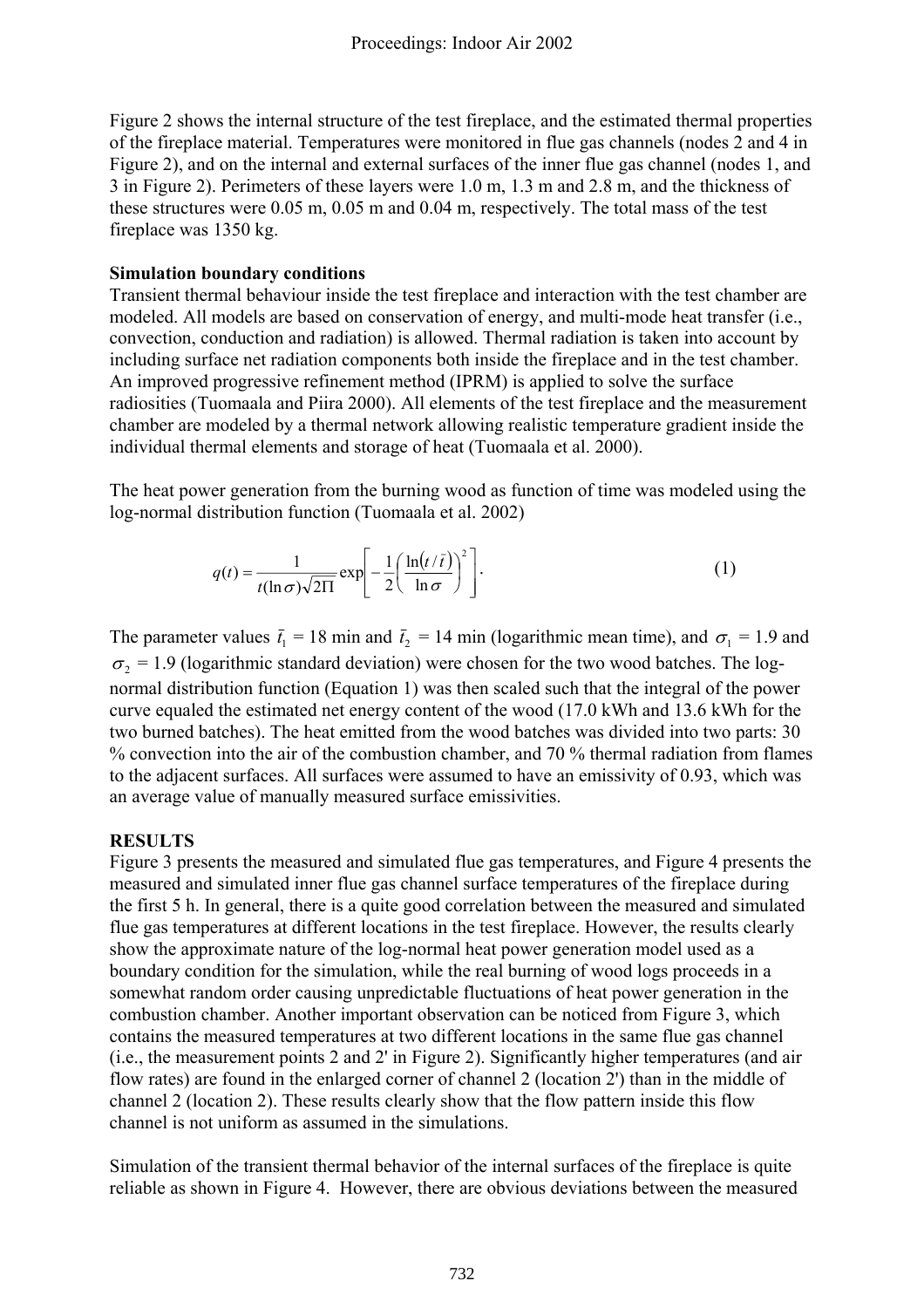and simulated temperatures, especially during the burning phase. These deviations are partly due to measurement inaccuracies (i.e., the real location of the measurement points vs. the location of the simulated thermal nodes, and the actual measurement errors), but the main part of the deviations seems to be caused by inaccuracies in the heat power model (i.e., differences between the real and simulated transient heat power output from the wood batches).







**Figure 4.** The measured and simulated inner channel (internal end external) surface temperatures of the test fireplace during the first 5 h of the test run.

Figure 5 shows the measured and simulated surface temperatures of both fireplace and the measurement chamber. These results show quite good agreement between measurements and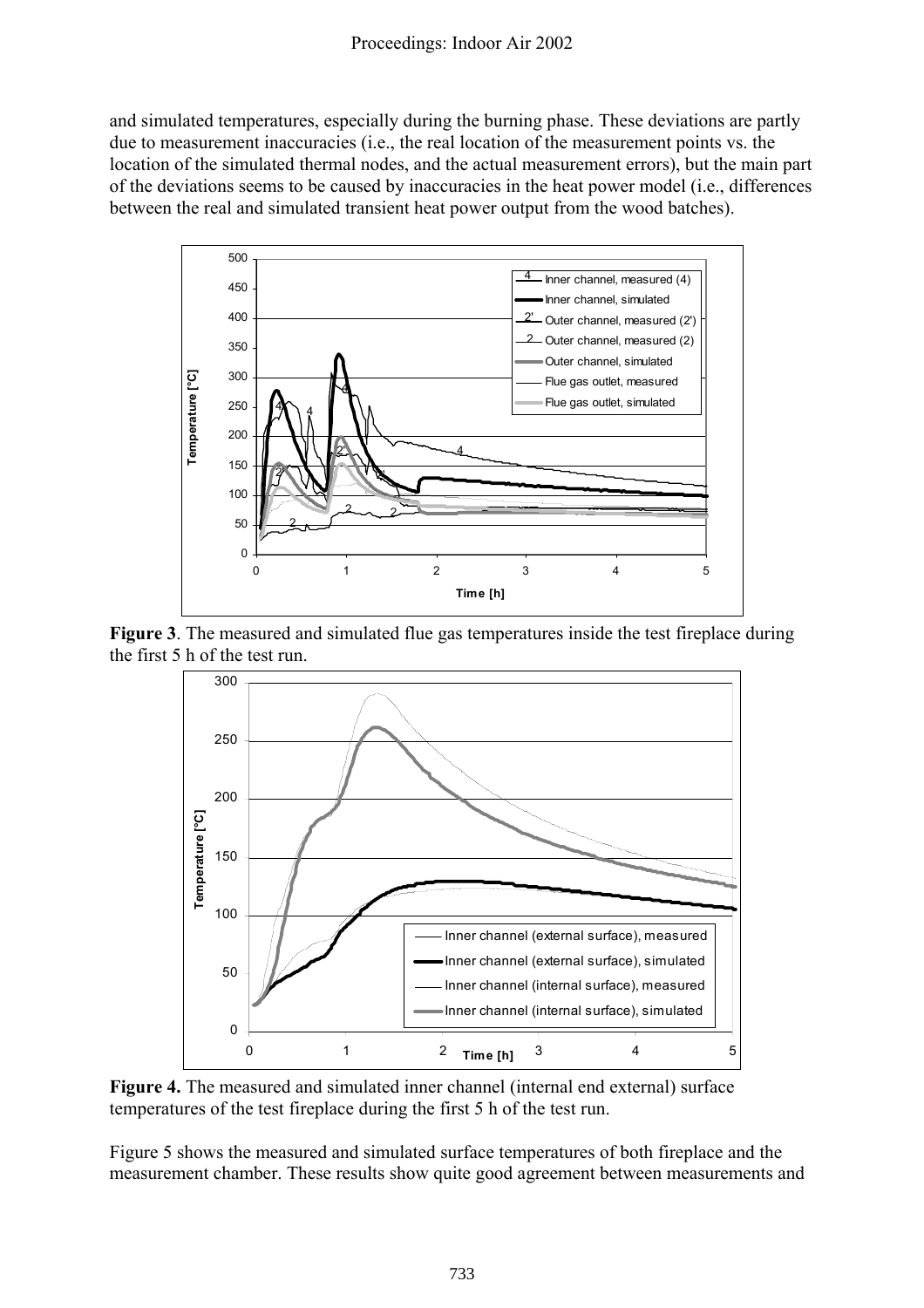

the simulation. However, there are obvious deviations due to both simulation initial values and inaccuraces in predicting heat transfer in the early phase of the test run.

**Figure 5.** The measured and simulated surface temperatures [°C] of the fireplace and the measurement chamber during the test run of 24 h.



*0.5 h 1.5 h 14 h* **Figure 6.** Simulated 3D graphics of the fireplace surface temperatures showing non-uniform gradients over the fireplace faces 0.5 h, 1.5 h, and 14 h from the beginning of the test run.

The simulated fireplace surface temperature results are presented in 3D graphics in Figure 6, where dark surfaces correlate with high temperature values. There clearly occurs temperature